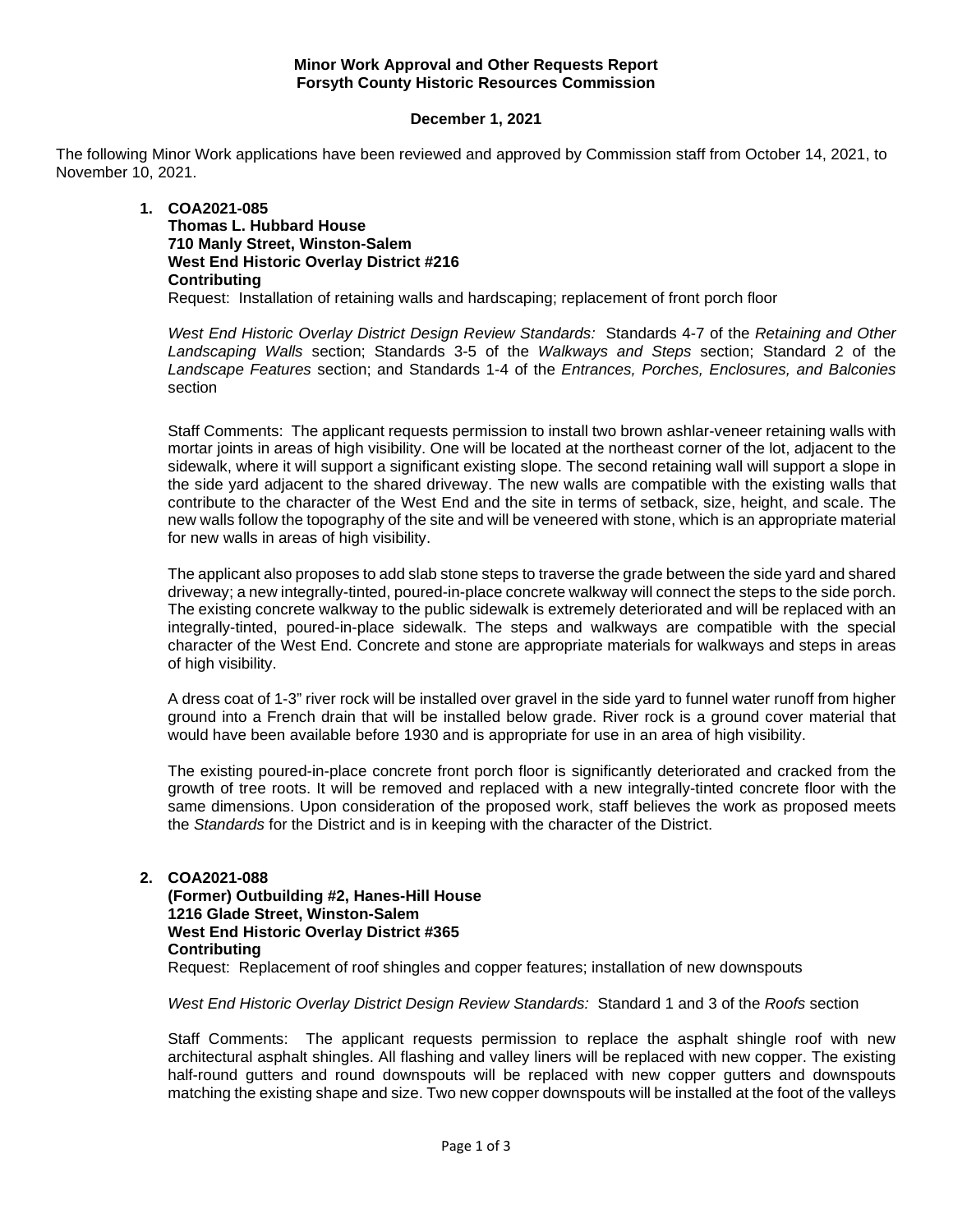on either side of the central front roof gable and connect to the existing downspouts on the building corners. Iron snow guards will be installed on the lower slope of the roof. The standing seam copper roof over the entry will be replaced in-kind. This work will retain and preserve the historic roof form and copper detailing, prevent water infiltration, and divert water away from the building. Upon consideration of the proposed work, staff believes the work as proposed meets the *Standards* for the District and is in keeping with the character of the District.

#### **3. COA2021-091 City Hall 101 North Main Street, Winston-Salem Local Historic Landmark #115** Request: Installation of memo boards in the elevators

*Forsyth County Design Review Guidelines for Local Historic Landmarks:* Standards 1, 2, 3, 7, and 8 of the *Building Interiors* section

Staff Comments: The applicant requests permission to install memo boards in the elevators. The memo boards will be 22"x36" MAGFrame to be installed in the noncontributing elevators to eliminate the clutter of paper flyers taped to the walls of the elevator. Upon consideration of the proposed work, staff believes the work as proposed meets the *Standards* for the Landmark and is in keeping with the character of the Landmark.

### **4. COA2021-092**

**Brown House 294 West End Boulevard, Winston-Salem West End Historic Overlay District #91 Contributing** Request: Installation of two chimney caps

*West End Historic Overlay District Design Review Standards:* Standard 1 and 8 of the *Roofs* section

Staff Comments: The applicant requests permission to install two curved metal chimney caps on the existing brick chimneys. The chimneys are currently uncapped, allowing water, debris, and animals into them, which is causing deterioration. The caps will protect the historic chimneys. The materials, design, size, scale, and style of the chimney caps are compatible with the special character of the West End and Brown House. Upon consideration of the proposed work, staff believes the work as proposed meets the *Standards* for the District and is in keeping with the character of the District.

## **5. COA2021-093**

**Fred B. Trivette House 1508-1510 Jarvis Street, Winston-Salem West End Historic Overlay District #574 Contributing** Request: Replacement of the rear yard deck

*West End Historic Overlay District Design Review Standards:* Standard 1 of the *Decks, Terraces, and Patios* section

Staff Comments: The applicant requests permission to remove the existing deteriorated rear yard deck and deck stairs. A new deck and stairs will be constructed in the same location, although the deck will be 12' wide instead of the current 17.2' The flooring, rails, pickets, and support posts will be wood. The deck is located in an area of low visibility; it will not extend beyond the sides of the building. Upon consideration of the proposed work, staff believes the work as proposed meets the *Standards* for the District and is in keeping with the character of the District.